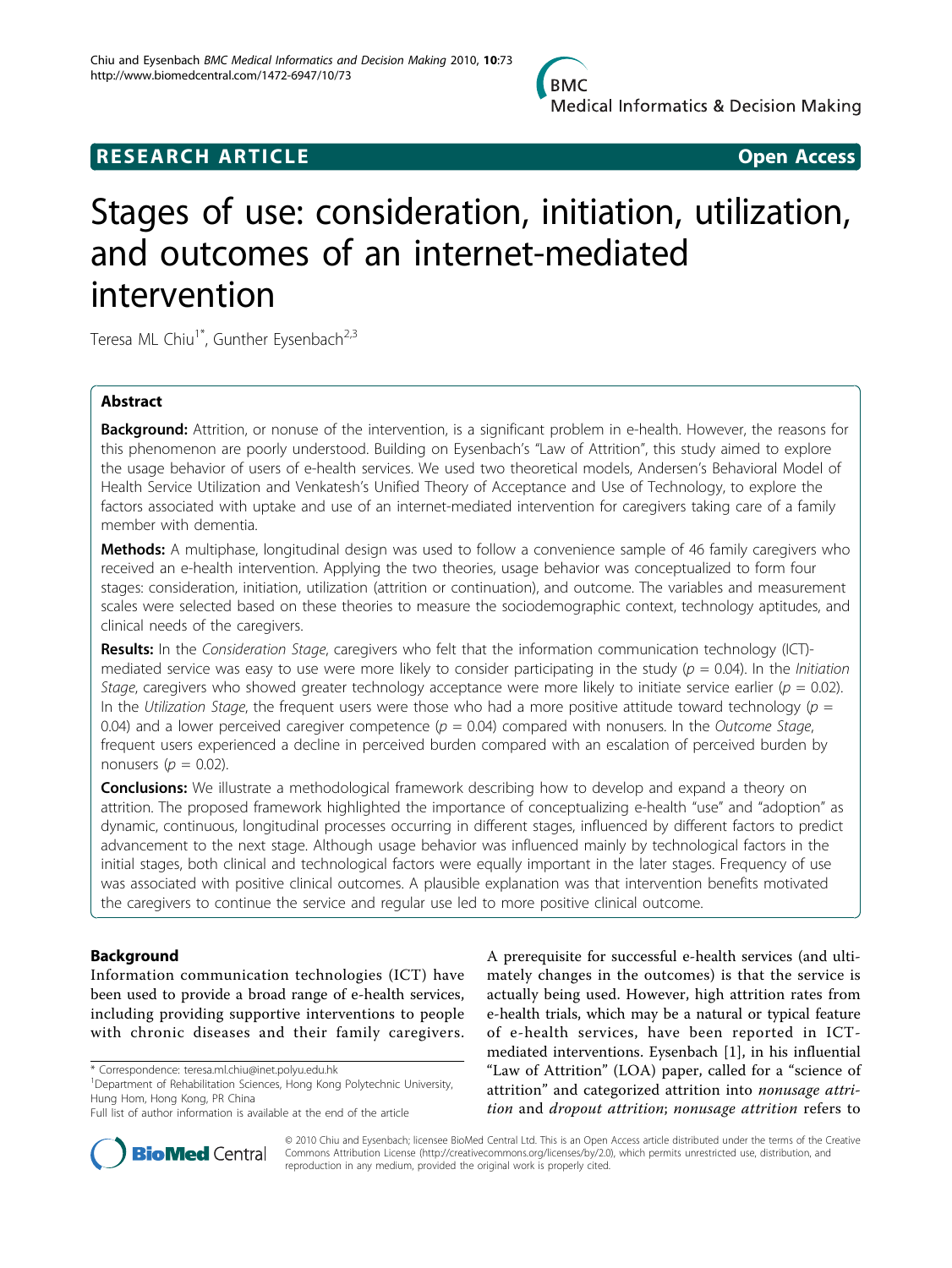the discontinuation of services, and dropout attrition refers to the loss of follow-up data in the context of a trial.

This paper focuses on the exploration of attrition. A number of other terms have been used for identical or related concepts, including "adherence", "compliance", "dosage", "usage behavior", "adoption", "uptake", "engagement", "retention", and "exposure" [[2-11\]](#page-9-0). Various concrete factors have been mentioned by Eysenbach that may influence attrition, including appropriateness of information, ease of enrolment, ease of drop out, usability issues, "push" factors (e.g., reminders), positive feedback, observable advantages, paid intervention and other incentives, time commitment, competing interventions, external events competing for the participants' attention, peer communications/peer pressure, human contact, and experience of use [[1](#page-9-0)]. Many of these suggested factors broadly fit into existing theories of health service utilization and technology use and adoption, although these conceptual links have not previously been explicated. Empirical findings are required to substantiate these proposed factors, and relationships to existing theories have to be identified to facilitate the development of a more comprehensive framework and theory of attrition, with the ultimate aim being to inform the development and evaluation of attractive, "sticky" and engaging e-health applications that generate minimal attrition and maximum "adherence".

## Empirical findings of ICT-mediated interventions for dementia caregivers

This study uses data from an electronic support intervention for caregivers of dementia patients. In a specific systematic review on networked technologies supporting caregivers of people with dementia, five empirical studies of ICT-mediated interventions for dementia caregivers were identified [\[12](#page-9-0)]. Usage behavior was found to vary across studies and was not consistently reported in all studies. In the ComputerLink study, the analysis showed that younger caregivers were more likely to use ComputerLink than older caregivers [[13](#page-9-0)]. Caregivers who had a greater baseline stress were likely to experience a greater decline in stress upon completion of the study [[14](#page-9-0)]. With respect to the Computer Telephone Integration System (CTIS) study, caregivers who dropped out were more depressed at baseline than those who completed the study [[15\]](#page-9-0). In the Telephone Linked Care (TLC) study, the results suggested that the adopters were older male caregivers, better educated, and more proficient in using TLC than nonadopters [[16\]](#page-9-0). In the AlzOnline study, 8% of the participants dropped out shortly after the screening interview, and another 15% discontinued within three or fewer classes [[17](#page-9-0)]. The primary reasons for this attrition were competing work-related responsibilities and heavy caregiving responsibilities. In the Caring for Others study, 29% of the participants were lost to follow-up [[18](#page-9-0)]. The empirical findings from these studies provided limited explanations of the relationship between attrition and other e-health factors. Therefore, we identified two theoretical models to conceptualize the attrition phenomenon in e-health service use.

## Andersen's Behavioral Model of Health Service Utilization (BMHSU)

Andersen's Behavioral Model of Health Service Utilization (BMHSU) [[19,20\]](#page-9-0) is the most frequently used theoretical model for predicting and explaining health services use. The model consists of three determinant factors: predisposing, enabling, and needs factors. Predisposing factors are exogenous factors such as demographics, social structure, and health beliefs. Enabling factors are necessary but not sufficient conditions for service use. They include community and personal enabling resources. Needs factors must be present for service use to happen. There are two types of needs variables: evaluated needs and perceived needs. The needs experienced by the caregivers are the perceived needs.

## Venkatesh's Unified Theory of Acceptance and Use of Technology (UTAUT)

Venkatesh's Unified Theory of Acceptance and Use of Technology (UTAUT) explains the intention to adopt or use information technology [\[21\]](#page-9-0). There are four core constructs: (1) Performance expectancy, which is a person's belief that a new technology will improve task performance. This is the main predictor of technology acceptance. (2) *Effort expectancy*, which is the degree of ease associated with the use of the new technology. (3) Social influence, which measures the degree to which someone important to a person influences his or her decision to use the new technology. (4) Facilitating conditions, which is the support available to facilitate a person's use of the new technology. These four constructs affect intention to use, which in turn predicts technology usage. Performance expectancy and effort expectancy explain a greater proportion of the variance than the other factors [\[21](#page-9-0)]. These ideas can be applied to the context of this study: if a caregiver perceives that the new e-health service is easy to use and is useful, the caregiver is more likely to use the service compared with other caregivers who feel that the service is difficult to use or not useful.

## Research aims and objectives

This paper explores the predictors of usage behavior for an e-health service. For the purpose of this paper, we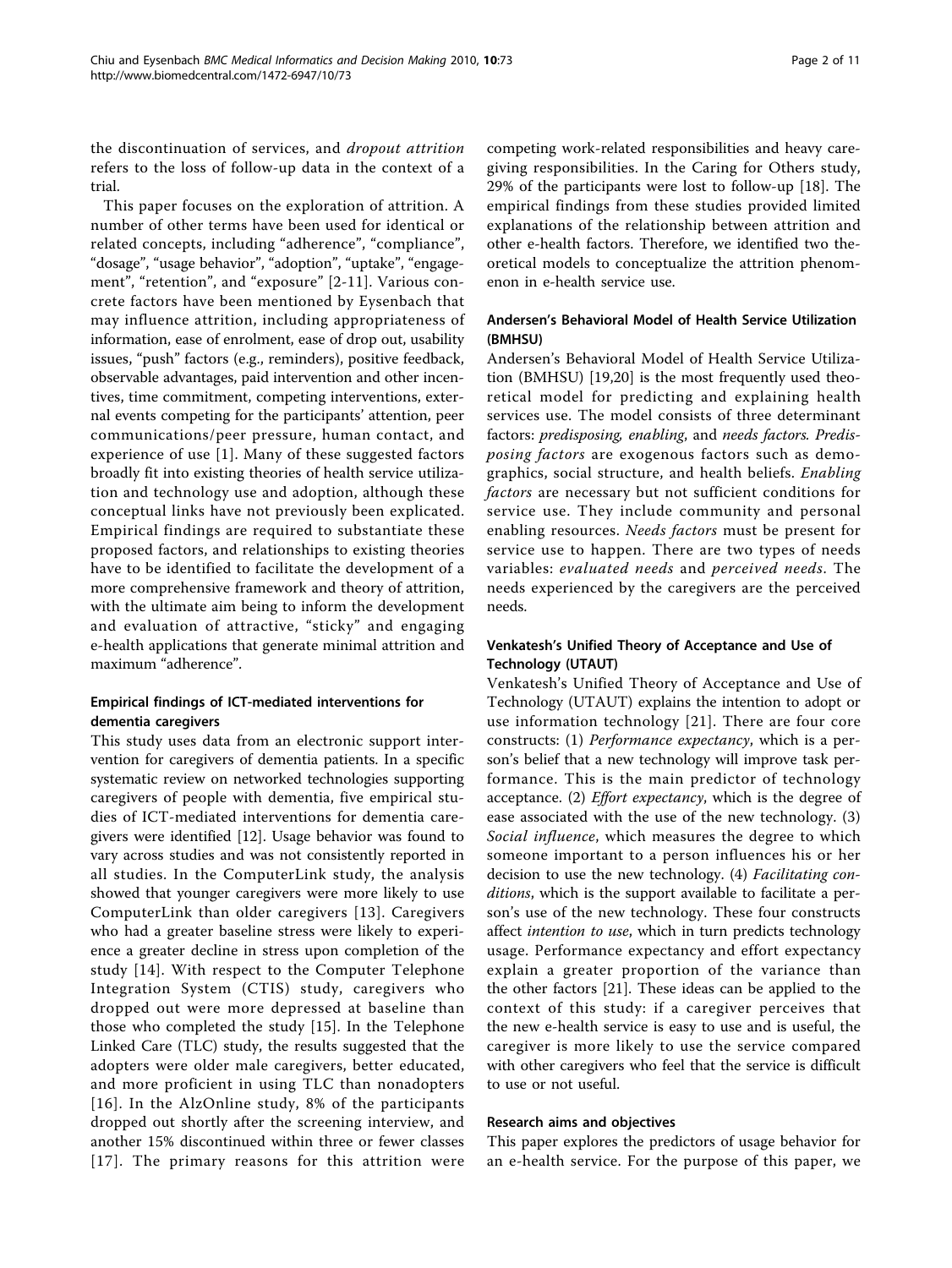conceptualized different "stages of use" (consideration to use, intention to use, utilization with attrition or continuation, and outcome stage; see description under "Methods"), realizing that in each stage, different factors may play different roles and become less or more important to predict advancement to the next stage. Four research objectives were identified that addressed the usage behavior in the different proposed stages of use:

1. To explore factors associated with a caregiver's decision to use the online support (intention to use). 2. To explore factors associated with the time taken to initiate the service (initiation)

3. To explore factors associated with service utilization (nonusage attrition and frequency of use)

4. To explore the usage behavior associated with outcomes.

The current study is intended to be an explorative study. It was not feasible to measure all possible, theorydriven factors in a single study because the questionnaires for the participants would be too long. We realize that this study will not identify a comprehensive list of factors; rather, the findings of this study need to be complemented by other studies, for which this paper may provide a methodological framework.

#### Methods

#### Design

We used a multiphase, longitudinal study design. The four objectives were addressed in the four proposed stages of use (Figure [1](#page-3-0)). Applying Venkatesh's UTAUT and Anderson's BMHSU, we conceptualized that caregivers will go through the stages of consideration, initiation, utilization, and outcomes.

#### Conceptualization of the four stages of use

In the consideration stage, interested caregivers evaluate the service first before deciding whether they will use the service or not. The decision is based on information available about the intervention/service. In the context of a trial, this decision would be influenced by information provided in an informed consent document. In the context of a commercial product, caregivers may base the decision on information in an advertisement. Peer pressure and social norms (expectations from others, including health professionals) may also play an important role in this stage. Caregivers who decide to use the service will act upon the decision. For example, they will sign an informed consent form, purchase a service, or order/create a user account.

The second stage is the *initiation stage*, in which the caregivers start to use the service. To measure this usage behavior, one can for example measure how quickly a user begins using a newly introduced or purchased service (e.g., first login or first meaningful action on an e-health service) after the initial agreement to use it. It is unclear what factors make users who have originally agreed to participate (or who purchased a service) actually use the service or change their mind, but factors that likely play a role here are the emergence of new information (influencing performance expectancy), competing interests (lack of time), change of perceived or actual needs, lack of peer pressure originally present in the consideration stage, or simply forgetting about it.

Following the initiation of service, the user begins to actively use the service. This is the utilization stage. Venkatesh's UTAUT suggests that the acceptance of a technology affects ongoing usage behavior. That is, the experience of using a technology now directly influences the perception of the ease of use and usefulness of the technology, which consequently affects the intention to continue using it. Andersen's BMHSU also describes how a change of perceived needs can directly influence whether a person continues to need the service. An indirect impact after use is the change of the belief in the health service (predisposing factor), which affects the frequency of service utilization. Hence, the third stage is conceptualized as the utilization stage (Figure [1\)](#page-3-0), in which the users actively engage in the intervention. Within this stage, the users may choose from one of two paths, attrition or continuation. If the users discontinue the service, the intervention is ended before completion. If the users continue to engage in the intervention until their needs are met, they eventually reach the final stage.

Finally, how usage behavior influences clinical outcomes is an integral part of the concept. As stated in Venkatesh's UTAUT, the ultimate goal of improving technology acceptance is to improve a person's work performance, while the aim of improving service utilization in Andersen's BMHSU is to improve a person's clinical outcomes. Conversely, being able to experience and observe changes in clinical or psychological outcomes provides a powerful motivation for individuals to continue use (or to stop use, if they feel a plateau has been reached or the intervention is no longer required to maintain the changes). Because attaining a positive outcome is the ultimate goal of e-health interventions, the fourth and final stage of use is the outcome stage (Figure [1\)](#page-3-0).

#### Intervention

The intervention program consisted of an exchange of e-mails between Chinese family caregivers (informal caregivers, such as a daughter, a son, or a spouse) of elderly patients with Alzheimer's disease and related dementia and Chinese professional clinicians (occupational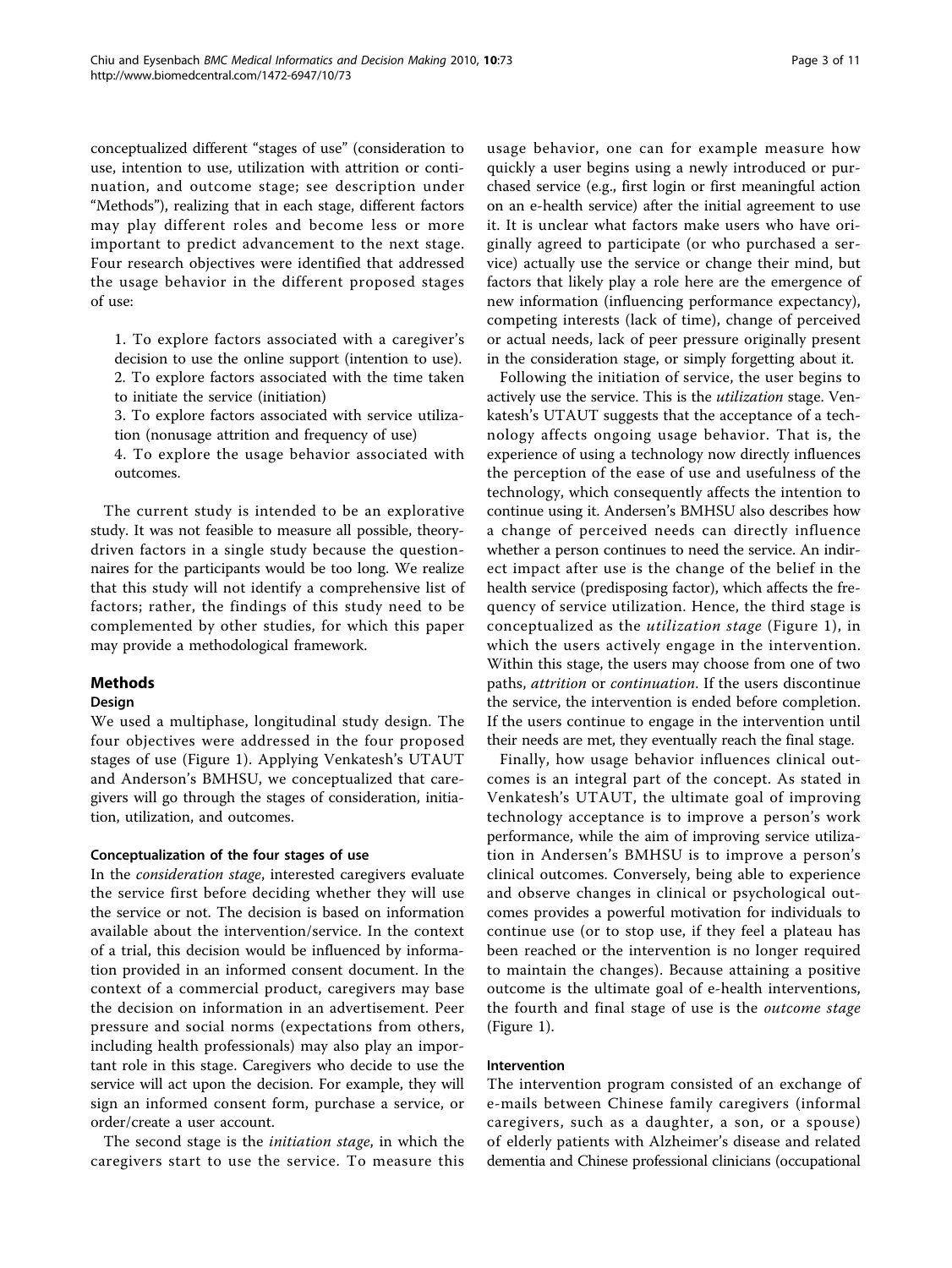<span id="page-3-0"></span>

therapists) for a period of 6 months. The intervention was offered by two online therapists who had more than two years of relevant clinical experience and received regular clinical supervision during the study. E-mail contact was the only form of communication between the therapists and caregivers throughout the program. The study design, a description of the intervention program, and the clinical results have been reported elsewhere [[22](#page-10-0)]. The study received ethics approval from the University of Toronto, COTA Health, and the Yee Hong Center for Geriatric Care (Yee Hong) in Toronto, Canada.

## Participants

Chinese family caregivers were recruited from Yee Hong's adult day programs, a not-for-profit community organization in the Greater Toronto Area using a convenience sampling strategy. The sample consisted of unpaid, informal Chinese caregivers who took care of a family member suffering from dementia who lived at home (i.e., not in a nursing home). To be eligible, family caregivers had to meet the following criteria: (a) be 18 years or older, (b) be able to speak, read and/or write Chinese, (c) be caring for a family member with

dementia living in the community, (i.e., not an institutional setting), and (d) have Internet access. Figure [2](#page-4-0) shows the sample selection and data collection procedures in each stage. The sample size was estimated to be 29 to test the postintervention change in the Burden Scale for Family Caregivers (BSFC) score in the main study [\[22](#page-10-0)]. The sample size calculation was based on an 80% power to detect a change of 7 or more in the BSFC scores (alpha 0.05; standard deviation: 9.5).

## Variables and instruments

Various validated instruments or other measurements were used to collect information on dependent and independent variables for multivariate analyses, with the goal being to identify those independent variables that predicted the dependent variables. The Chinese versions of the instruments were used when available. Otherwise, the instruments were translated into Chinese for this study.

#### Dependent variables

Intention to use (Stage 1/Objective 1) was measured as the consent decisions (yes and no) of qualified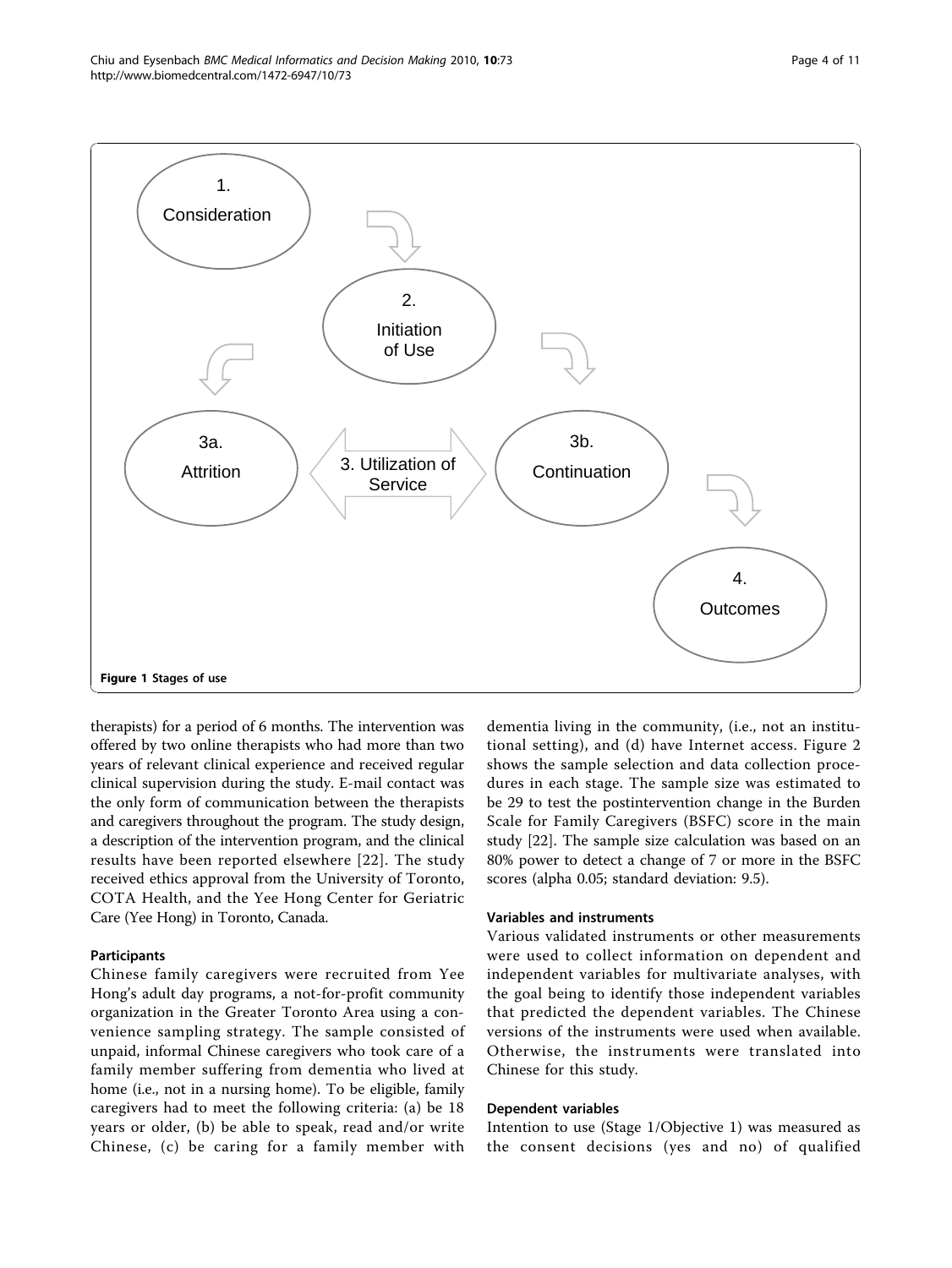<span id="page-4-0"></span>

caregivers. Initiation of use (Stage 2/Objective 2) measured how long it took a caregiver to activate the e-mail account after the user package was sent out (by mail and e-mail). Nonusage attrition and frequency of use (Stage 3/Objective 3) measured the number of e-mails a caregiver sent to the online therapist. The frequency of use was divided into three user groups: nonusers (never sent an e-mail), occasional users (one to two e-mails),

and frequent users (three or more e-mails). Outcome of use (Stage 4/Objective 4) was defined as the change in caregiver burden after service use. The BSFC [[23\]](#page-10-0), which measures the perceived burden of caregivers who help a family member at home, was used to assess the outcome. A Chinese version of the BSFC developed for this study had a Cronbach's alpha of 0.91. The BSFC was measured at baseline and at 6 months.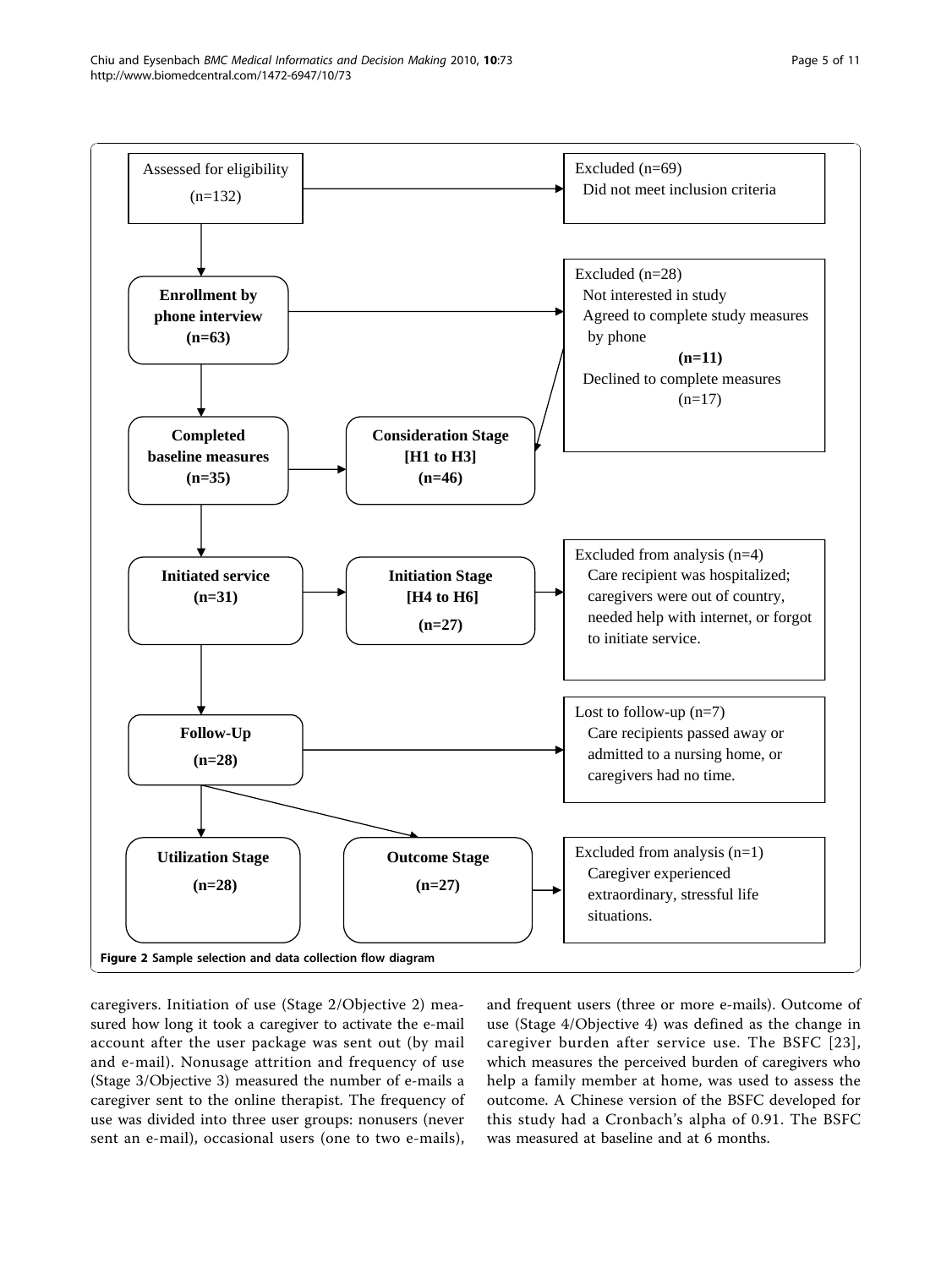#### Independent variables

The UTAUT [\[21](#page-9-0)] measures technology acceptance and includes four subscales: performance expectancy, effort expectancy, social influence, and facilitating conditions. The Caregiver Competence Measure (CCM) [[23\]](#page-10-0) is a one-item measure involving the statement "I feel I have the skills and knowledge to be a competent caregiver." The Older American Resources and Services (OARS) Multidimensional Functional Assessment Questionnaire (OARS) [[24](#page-10-0)] measures the functioning level of the care recipients. The Revised Memory and Behavior Problems Checklist (RMBPC) [\[25\]](#page-10-0) measures how caregivers react to problem behaviors from care recipients. The Self-Rated Health (SRH) scale [[26\]](#page-10-0) measures caregivers' ratings of their own health. The Technology Profile Inventory (TPI) [[27\]](#page-10-0) measures a person's attitude toward information technology. All independent variables were measured at baseline after the caregivers consented to participate in the study.

#### Data collection

#### Objective 1

Intention to use. Eligible caregivers completed the study measures (BSFC, UTAUT, CCM, OARS, RMBPC, SRH, TPI) and gave their written consent to participate. Caregivers who were eligible but not interested in the study were interviewed in this stage to answer questions about their caregiving situation and why they were not interested. They also completed the study measures.

#### Objective 2

Initiation of use. Each caregiver received a user package in the mail that contained a user name, password, and a user manual. The caregivers were invited to activate their account within two weeks. Caregivers who did not activate their account within two weeks received calls to follow up. The number of days between providing the user package and the first login was recorded as a dependent variable.

#### Objective 3

Nonusage attrition and frequency of use. After activating the e-mail account, the caregivers could e-mail the therapist at a time that was convenient to them using their choice of language. The number of e-mails was recorded as a dependent variable.

#### Objective 4

Outcome of use. The participants received the postintervention questionnaire containing the BSFC in the mail 6 months post-service initiation. They received reminder calls to return the questionnaire. The BSFC change score was used as a dependent variable.

#### Data analysis

Chi-square tests, ANOVA (analysis of variance), t-tests, and linear regression were used to select variables in the univariate analysis in each stage. Multivariate logistic regression analyses were conducted using the selected variables, and confounding effects were analyzed. An intention-to-treat analysis was conducted in the outcome stage.

### Results

#### Study participants (Figure [2](#page-4-0)) Objective 1

Intention to use. The phone interviewers screened 132 caregivers, and 63 of them (47.7%) qualified to participate. Out of the 63 qualified caregivers, 35 consented and 28 did not. When asked to explain why they were not interested, 19 reported the following reasons: they had no time, they were too stressed, they were too busy, or they knew enough about caregiving already. When the 28 uninterested caregivers were asked to complete the study questionnaire by phone, only 11 of them agreed to do so. The total sample in this stage was 46. Table 1 presents the participant characteristics at baseline.

#### Objective 2

Initiation of use. Out of the 35 caregivers who gave consent, 31 initiated the services. The four caregivers did not activate the account and another four caregivers who took an unusually long time (i.e., more than 70 days) to activate the account were excluded from the sample. The sample size was 27 in this stage.

## Objective 3

Service utilization (nonusage attrition and frequency of use). Among the 31 caregivers who initiated the service in Stage 2, 28 completed the postintervention questionnaire and 19 received the intervention. This represented a 3% dropout attrition rate and a 39% nonusage attrition rate.

## Table 1 The characteristics of participants (N=46) and uninterested caregivers who completed study measures (N=21)

| Participant characteristics |           | <b>Consent Groups</b> |        |          |        |  |
|-----------------------------|-----------|-----------------------|--------|----------|--------|--|
|                             |           | Yes                   |        | $No*$    |        |  |
|                             |           | N                     | Col. % | N        | Col. % |  |
| Gender                      | F         | 21                    | 60.0%  | 4        | 36.4%  |  |
|                             | M         | 14                    | 40.0%  | 7        | 63.6%  |  |
| Age Group                   | $<$ 50    | 17                    | 48.6%  | 6        | 54.5%  |  |
|                             | $51 - 64$ | 14                    | 40.0%  | 5        | 45.5%  |  |
|                             | $65+$     | 4                     | 11.4%  | 0        | 0%     |  |
| Relationship                | Daughter  | 17                    | 48.6%  | 4        | 36.4%  |  |
|                             | Son       | 13                    | 37.1%  | 7        | 63.6%  |  |
|                             | Spouse    | 2                     | 5.7%   | $\Omega$ | 0%     |  |
|                             | Other     | 3                     | 8.6%   | Λ        | 0%     |  |

\* Caregivers who were not interested in the study but agreed to complete study measures during a phone interview.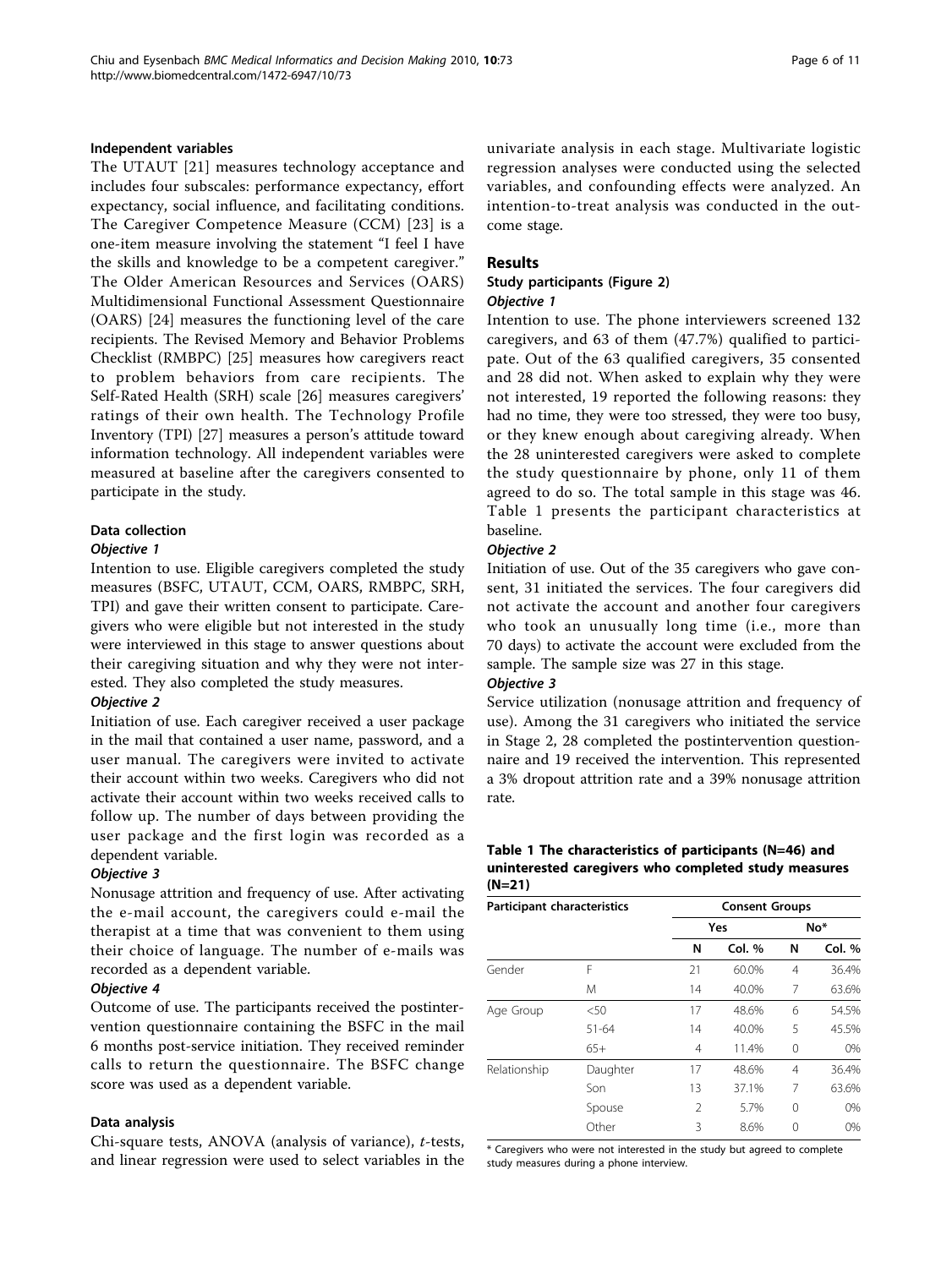## Objective 4

Outcome of use. Twenty-eight participants completed the follow-up measures. Seven participants did not complete the follow-up measures (Figure [2](#page-4-0)). One completer was excluded from the analysis because of an unusual increase in the BSFC score at the postintervention because of an extraordinary life stress. Therefore, at the postintervention, the sample size was 27.

#### Results from the Multivariate Analyses

Figure [3](#page-7-0) summarizes the factors tested and identified as predictors affecting usage behavior according to the four research objectives and stages.

#### Stage 1: Intention to use

In Stage 1, three factors affecting uptake were explored by comparing the consent and nonconsent groups  $(n =$ 46). The first factor was the perceived usefulness of the e-mail support service to the caregiver. The mean UTAUT performance expectancy scores of the consent and nonconsent groups were 19.54 and 19.63, respectively, and the difference was not statistically significant. The second factor was the caregivers' perception of the ease of use of the support service. The mean UTAUT effort expectancy score of the consent group was 19.03 and that of the nonconsent group was 21.27, and the difference was statistically significant (*t*-test,  $p = 0.04$ ). The third factor was the caregivers' perceived burden of care. The mean BSFC score of the consent and nonconsent groups were 35.97 and 40.00, and the difference was not statistically significant. A multivariate logistic regression analysis (Table [2\)](#page-7-0) showed the UTAUT performance expectancy and BSFC were not significant ( $p = 0.72$  and 0.35, respectively). The only significant factor was the UTAUT effort expectancy ( $p = 0.04$ ), suggesting that caregivers who gave consent to participate gave higher ratings on ease of use.

#### Stage 2: Initiation of use

In this stage, another three factors were examined for their association with how quickly the caregivers began services. The outcome variable was the time taken to log onto the service the first time, and the average time was 12.26 days ( $SD = 8.38$ ; range = 1 to 34; median = 11.00).

The factors were the caregivers' intention to use (intended duration), the caregivers' acceptance of technology, and the clinical needs of the caregivers. The multivariate linear regression analysis using a backward stepwise procedure showed that both intention to use and clinical needs were not significant ( $p = 0.89$  and 0.85, respectively). The only significant variable was the UTAUT technology acceptance score. The results showed that caregivers who had a higher score on the measure started the service earlier than did those with lower scores ( $p = 0.04$ ). Further analysis was conducted to assess whether the following variables might moderate the relationship between technology acceptance and initiation of use: gender, age group, employment, hours of care per week, years of care, age at immigration, language preference, living with care recipient, positive aspects of caregiving, social support, and technology aptitude. The results showed that none of these factors had an effect on the relationship.

#### Stage 3: Nonusage attrition and the frequency of use

Objective 3 explored factors associated with service utilization, which was divided into continuation and attrition. In this stage, the participants were divided into three groups based on the frequency of use: nonusers (no e-mail;  $n = 9$ ), occasional users (1 to 2 e-mails;  $n =$ 8), and frequent users (3 or more e-mails;  $N = 10$ ).

Univariate analysis showed that age group, CCM, and attitude toward technology (TPI) had a statistically significant group effect on usage. Older participants tended to be nonusers, whereas younger participants were more likely to be occasional or frequent users ( $p = 0.047$ ). Nonusers mostly rated that they were competent to give good care, whereas occasional or frequent users felt they were not ( $p = 0.01$ ). When usage frequency increased, the attitude toward technology (TPI) showed an increase in positive attitude ( $p = .012$ ). The difference in TPI scores between nonusers and frequent users was  $5.75$  (t  $= 3.37$ , degree of freedom  $[df] = 17$ ,  $p = 0.01$ ). However, no group effect was found for the following variables: gender, education, years of immigration, years of care, hours of care, relationship with care recipient, care-recipient functioning level (OARS), problem behavior frequency (RMBPC-Freq), caregiver reaction to problem behaviors (RMBPC-Reaction), caregiver perceived burden (BSFC), self-rated health (SRH), or UTAUT technology acceptance.

The correlations among age group, CCM, and TPI were explored. The results showed that age group and CCM were correlated (Spearman  $r = -4.03$ ;  $p = 0.02$ ), with an older age associated with greater perceived competence. Both older age and greater perceived competence were associated with less frequent use of e-mail. In addition, TPI and age group were found to be correlated (Spearman  $r = -0.40; p = 0.04$ ), with an older age associated with a less positive attitude toward technology. Finally, TPI did not have a statistically significant correlation with CCM.

Logistic regression of usage frequency (frequent users vs. nonusers) showed that both CCM ( $p = 0.04$ ) and TPI were associated with usage frequency ( $p = 0.04$ ), but age group was not ( $p = 0.06$ ) (Table [3](#page-8-0)). Caregivers who were less competent were more likely to be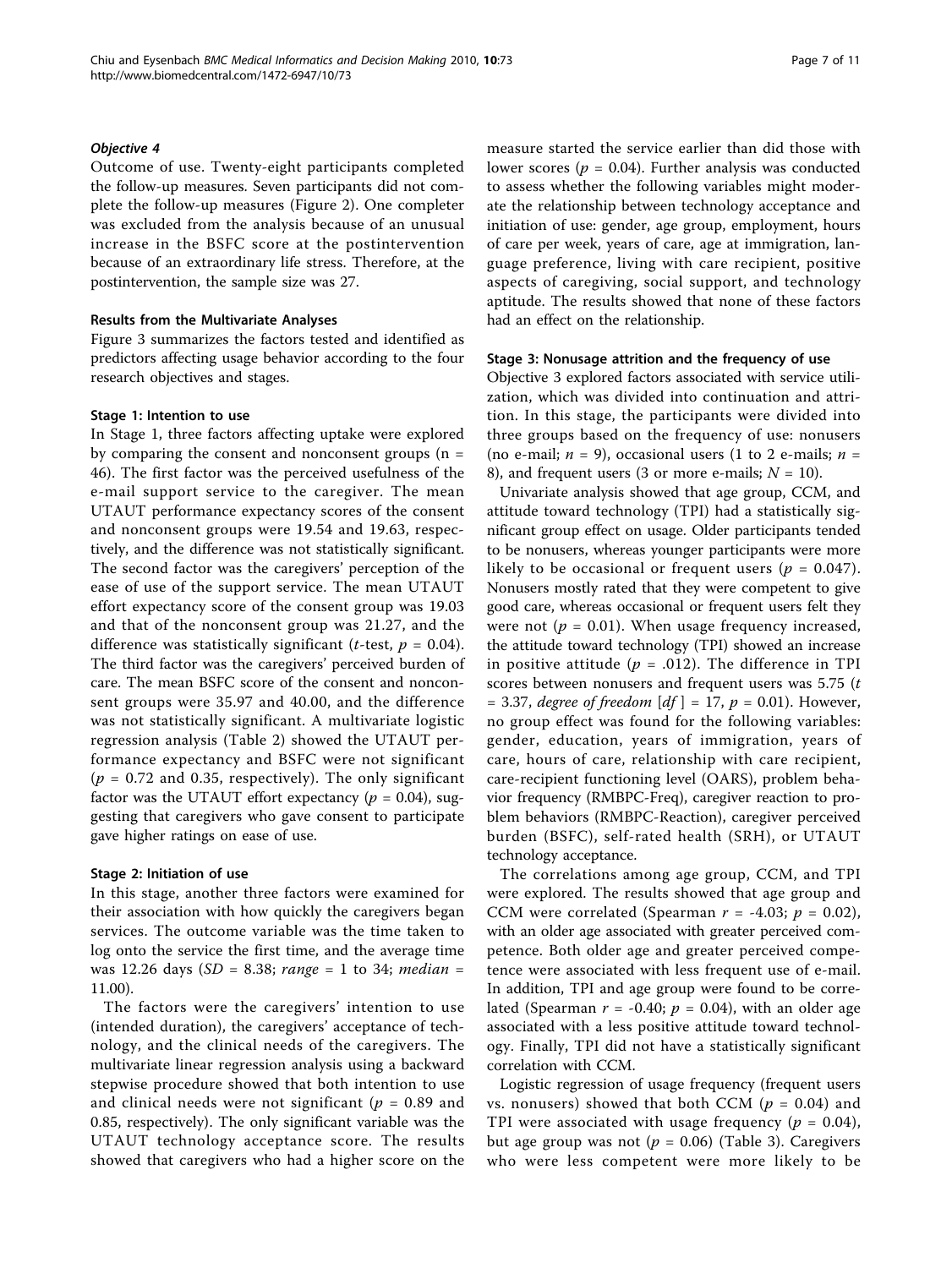<span id="page-7-0"></span>

frequent users. The TPI scores were higher among frequent users than among nonusers across both caregiver competence groups.

## Stage 4: Outcome of use

The final stage–the outcome stage–explored the factors associated with clinical outcomes. The mean pre- and postintervention BSFC change score was  $1.07$  ( $t = -0.63$ ,  $df = 26$ ,  $p = 0.54$ ). Nonusers had an increase in perceived burden at postintervention, whereas occasional users had minimal changes in score and frequent users had a decrease of score. An analysis of variance showed that the differences among the three groups were not statistically significant ( $F = 1.78$ ,  $p = 0.19$ ). However,

|  |  | Table 2 A multivariate logistic analysis of the UTAUT subscales and the perceived burden on intention to use (n = 46) |
|--|--|-----------------------------------------------------------------------------------------------------------------------|
|--|--|-----------------------------------------------------------------------------------------------------------------------|

| Variables Entered in Logistic Regression Model | Intention to Use (Consent or Not) |      |                   |                 |  |
|------------------------------------------------|-----------------------------------|------|-------------------|-----------------|--|
|                                                | B                                 | SΕ   | <b>Odds Ratio</b> | 95% CI          |  |
| Constant                                       | 7.15                              | 3.71 | 1276.55           |                 |  |
| UTAUT subscale Performance Expectancy (H1)     | .05                               | .14  | 1.05              | .80 to 1.38     |  |
| UTAUT subscale Effort Expectancy (H2)          | -.28                              | .13  | .76               | $.59$ to $.98*$ |  |
| Perceived Burden (H3)                          | $-.04$                            | .04  | .97               | $.90$ to $1.38$ |  |

\* Caregivers who had higher effort expectancies were less likely to consent ( $p = 0.04$ ).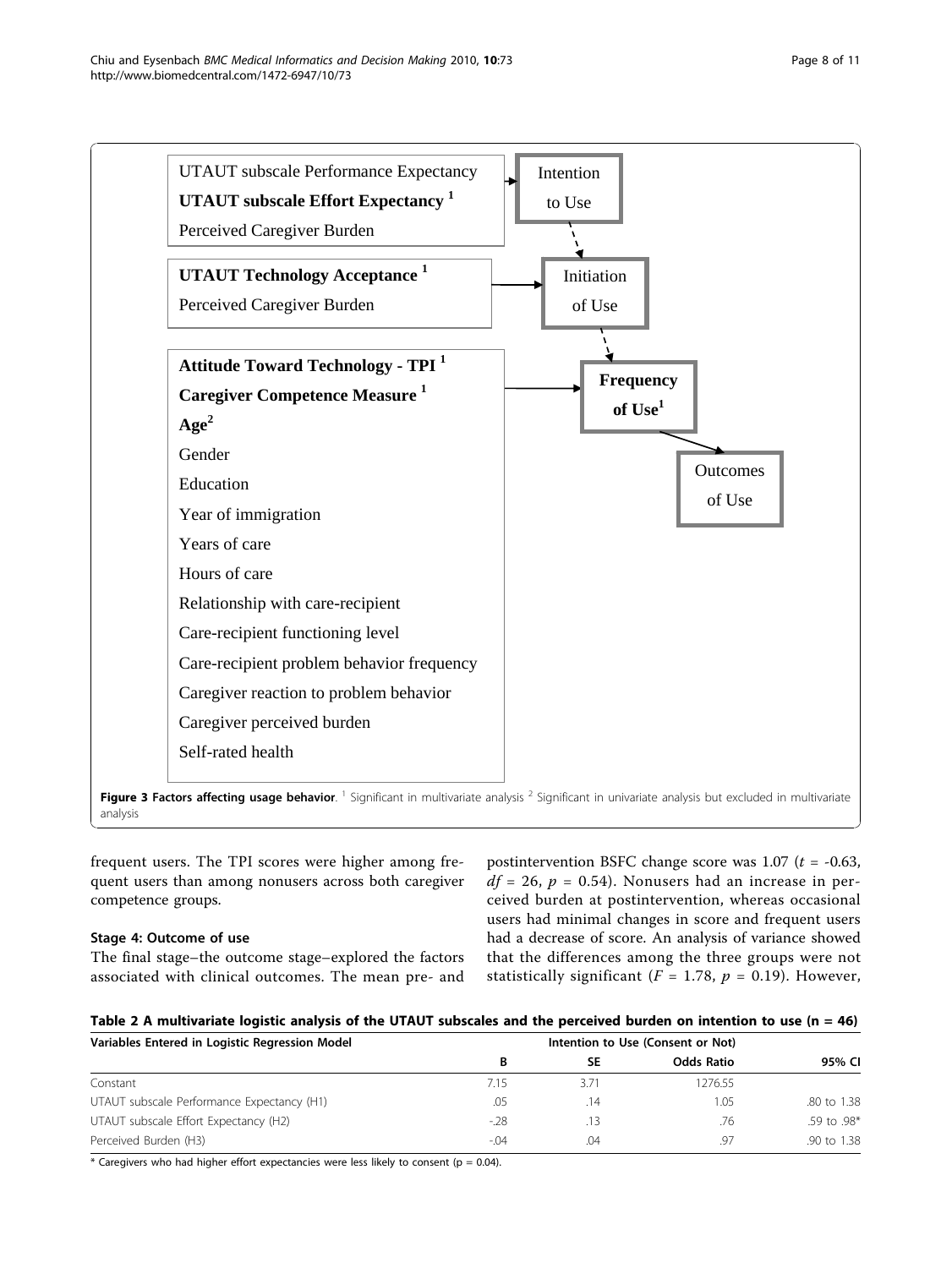<span id="page-8-0"></span>when the BSFC change scores were compared between nonusers and frequent users (Table 3), the difference was 7.42 and was statistically significant ( $t = 2.50$ ,  $df =$ 17,  $p = 0.02$ ).

Besides frequency of use, the following variables were tested for their association with the BSFC score: age, gender, employment, education, year of immigration, English proficiency, years of care, hours of care, living together, OARS, SRH, TPI, UTAUT technology acceptance, RMBPC frequency and reaction subscales and CCM (binary). The results showed that none of these factors were statistically significantly associated with the BSFC score.

Intent-to-treat was analyzed by including caregivers who dropped out. Dropout caregivers were assumed to have a BSFC change score of 5.22 (the mean change score of nonusers). After including the seven dropouts, the mean BSFC change score was 2.76, which was not statistically significant ( $t = 1.75$ ,  $df = 34$ ,  $p = 0.09$ ). However, a statistically significant difference between nonusers ( $N = 14$ ) and frequent users ( $N = 10$ ) was found. The difference in BSFC change scores was 7.42  $(t =$ 3.15,  $df = 22$ ,  $p = 0.005$ ).

#### Discussion and conclusions

This study was based on a study of e-mail support intervention that identified the intervention outcomes and factors associated with the outcomes. Similar to the findings of other e-health studies, the original study showed that e-mail support interventions benefit some but not all caregivers and that these interventions have high nonusage attrition [[22](#page-10-0)]. The results showed that regular engagement in intervention was associated with a reduction in caregiver burden postintervention. Also, traditional beliefs shaped caregivers' needs, and ethnocultural-linguistic contexts affected system usability and were associated with usage behavior.

This study aimed to explore factors associated with the usage behavior of family caregivers who used an ehealth intervention. We conceptualized four stages of use based on the Andersen's BMHSU and Venkatesh's UTAUT.

Table 3 Logistic regression model for usage (frequent users vs. nonusers;  $n = 19$ )

| Variables in the Final<br>Model       | в        | SE B | Odds<br>Ratio | 95% CI                |
|---------------------------------------|----------|------|---------------|-----------------------|
| Constant                              | $-20.09$ | 8.88 | 024           |                       |
| Caregiver Competence<br>Measure (CCM) | 435      | 217  |               | 77.79 1.12 to 5415.2* |
| Attitude toward<br>technology (TPI)   | -41      | -20  | 151           | 1.03 to $2.21***$     |

 $*$  More competent caregivers were more likely to be nonusers ( $p = 0.04$ ). \*\*Caregivers with more positive technology attitude were more likely to be frequent users ( $p = 0.04$ ).

In the consideration stage, caregivers who felt that the service was easy to use were more likely to consider participating in the study. Although the results showed that performance expectancy was not associated with consent decision, this fact does not necessarily mean that the perceived usefulness of e-health service is not important. In fact, a further analysis showed that the UTAUT performance scores of consent and nonconsent groups were 19.54 and 19.63, respectively, indicating that both groups agreed that the service would be useful to them. The findings imply that when caregivers are attracted to a service because of its perceived usefulness, it is the non-userfriendly features that stop them from eventually using it.

In the initiation stage, caregivers who had a higher technology acceptance were more likely to begin service earlier. Age has been identified as a factor associated with adoption of e-health service in prior studies [[13,16](#page-9-0)]. However, when both age and attitude toward technology were entered into the regression analysis in this study, age was a weaker predictor compared with attitude toward technology. Measurement of technology acceptance may provide more useful information than age when assessing user profiles.

In the utilization stage (attrition or continuation), caregivers made the decision to continue service based on their clinical needs and technology aptitude. Caregivers with less caregiving competence were more likely to continue service, and those with a more positive attitude toward technology were more likely to continue service. Although only attrition and continuation have been identified in this stage, we have observed other patterns that are more complex and that also influence utilization. In a qualitative study, we interviewed selected caregivers from the original study sample [\[28](#page-10-0)] and identified other patterns of use, for example, periods of intensive uses separated by extended nonuse periods. The service utilization pattern could be explained by caregiver's needs, ICT access barriers, and the learning style of the caregivers.

In the outcome stage, the results showed that frequent users experienced a decline in perceived burden compared with an escalation of perceived burden by nonusers. Several things may explain this finding. After experiencing the clinical benefits, frequent users were more likely to continue service and eventually benefited more from it. Note that even though the technology and clinical needs factors did not affect the outcomes directly, these factors were associated with the frequency of use. Therefore, motivating users to adhere to an intervention had an indirect impact on the outcomes.

#### Limitations

This study was subject to various limitations. As an explorative study, it was not feasible to gather a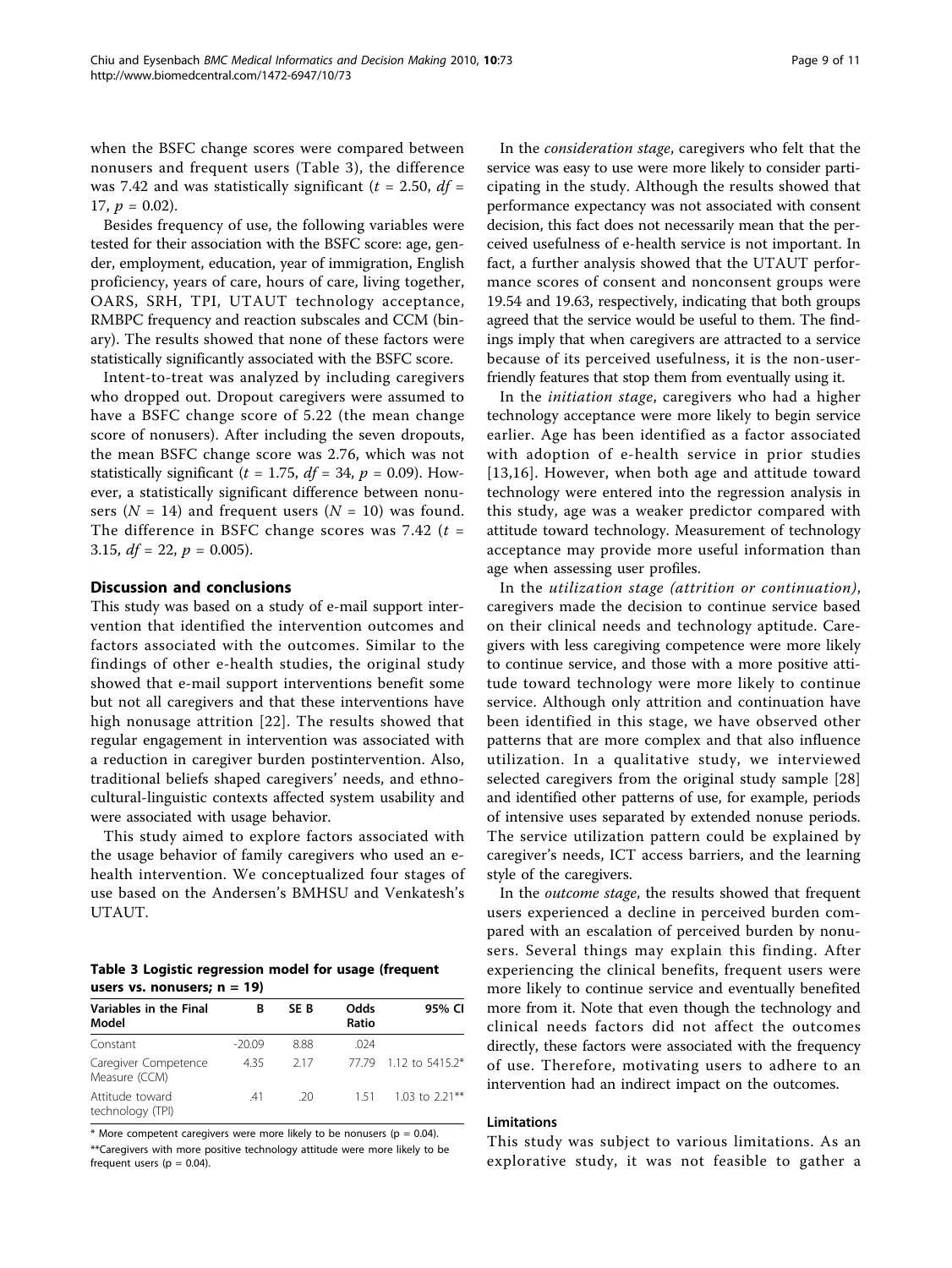<span id="page-9-0"></span>comprehensive list of all of the possible factors in all of the stages of use. Another limitation was the difficulty faced in collecting data, particularly from noninterested caregivers and from dropouts. While a fairly good recruitment result was achieved by collaborating with a well-respected Chinese community agency and reaching out via phone interviewers, only 11 noninterested caregivers completed the questionnaire, and there were only 9 caregivers in the nonuser study group. The sample size did not have enough power to reach the level of statistical significance required to explore some factors; for example, the clinical needs in the consideration and initiation stages. Despite these limitations, the study has contributed to answering some of the theory-driven questions on usage and attrition behavior supported by empirical findings. It also provides a template for future studies to explore additional factors.

#### Conclusion

We proposed a theory-driven and empirically tested "stages of use" framework that explores usage behavior and the associated factors in different phases when family caregivers adopt and use an e-health service. This study contributes to the understanding of not only what factors affect clinical outcomes but also why caregivers use or do not use e-health interventions and what happens in different stages when they use the service. Whereas usage behaviors are influenced mainly by technological factors in the initial stages, both clinical and technological factors are equally important in the later stages. Most importantly, the frequency of use is associated with clinical outcomes. The designers and evaluators of internet-based clinical interventions can use the framework presented here to conceptualize how clinical and technological factors influence the intervention process and clinical outcomes.

#### Acknowledgements

Special thanks go to Dr Rhonda Cockerill and Dr Mark Chignell for their guidance to the first author when completing this study as part of her PhD thesis. We thank the family caregivers who participated in the study. This study was supported in part by the Alzheimer Society of Canada, Toronto, Ontario, and by a fellowship award (Dr. Chiu) from the Canadian Institutes of Health Research, Ottawa, Ontario.

#### Author details

<sup>1</sup>Department of Rehabilitation Sciences, Hong Kong Polytechnic University, Hung Hom, Hong Kong, PR China. <sup>2</sup>Centre for Global eHealth Innovation, Toronto, R. Fraser Elliott Building, 4th Floor 190 Elizabeth Street Toronto, Ontario, Canada. <sup>3</sup>Department of Health Policy, Management, and Evaluation, University of Toronto, 250 College Street, Toronto, Ontario, Canada.

#### Authors' contributions

TC designed the study, gathered the data, performed the analysis, interpreted the findings and prepared the initial draft of the manuscript. GE contributed to the study concept, interpretation of findings and revision of manuscript, and supervised TC's research as part of her PhD program. All authors have read and approved the final manuscript.

#### Competing interests

The authors declare that they have no competing interests.

#### Received: 14 June 2010 Accepted: 23 November 2010 Published: 23 November 2010

#### References

- 1. Eysenbach G: [The law of attrition.](http://www.ncbi.nlm.nih.gov/pubmed/15829473?dopt=Abstract) Journal of medical Internet research 2005,  $7.611$
- 2. Brouwer W, Oenema A, Crutzen R, de Nooijer J, de Vries NK, Brug J: [An](http://www.ncbi.nlm.nih.gov/pubmed/18417443?dopt=Abstract) [exploration of factors related to dissemination of and exposure to](http://www.ncbi.nlm.nih.gov/pubmed/18417443?dopt=Abstract) [internet-delivered behavior change interventions aimed at adults: a](http://www.ncbi.nlm.nih.gov/pubmed/18417443?dopt=Abstract) [Delphi study approach.](http://www.ncbi.nlm.nih.gov/pubmed/18417443?dopt=Abstract) J Med Internet Res 2008, 10:e10.
- 3. Christensen H, Griffiths K, Farrer L: [Adherence in Internet Interventions for](http://www.ncbi.nlm.nih.gov/pubmed/19403466?dopt=Abstract) [Anxiety and Depression.](http://www.ncbi.nlm.nih.gov/pubmed/19403466?dopt=Abstract) Journal of Medical Internet Research 2009, 11:e13.
- 4. Couper M, Alexander G, Maddy N, Zhang N, M N, McClure J, Calvi J, Rolnick S, Stopponi M, Little R, Johnson CC: [Engagement and retention in](http://www.ncbi.nlm.nih.gov/pubmed/21087922?dopt=Abstract) [an online intervention.](http://www.ncbi.nlm.nih.gov/pubmed/21087922?dopt=Abstract) J Med Internet Res 2010, forthcoming.
- 5. Danaher BG, Boles SM, Akers L, Gordon JS, Severson HH: [Defining](http://www.ncbi.nlm.nih.gov/pubmed/16954125?dopt=Abstract) [participant exposure measures in Web-based health behavior change](http://www.ncbi.nlm.nih.gov/pubmed/16954125?dopt=Abstract) [programs.](http://www.ncbi.nlm.nih.gov/pubmed/16954125?dopt=Abstract) J Med Internet Res 2006, 8:e15.
- 6. Glasgow RE, Nelson CC, Kearney KA, Reid R, Ritzwoller DP, Strecher VJ, Couper MP, Green B, Wildenhaus K: [Reach, engagement, and retention in](http://www.ncbi.nlm.nih.gov/pubmed/17513282?dopt=Abstract) [an Internet-based weight loss program in a multi-site randomized](http://www.ncbi.nlm.nih.gov/pubmed/17513282?dopt=Abstract) [controlled trial.](http://www.ncbi.nlm.nih.gov/pubmed/17513282?dopt=Abstract) J Med Internet Res 2007, 9:e11.
- 7. Murray E, Khadjesari Z, White IR, Kalaitzaki E, Godfrey C, McCambridge J, Thompson SG, Wallace P: [Methodological challenges in online trials.](http://www.ncbi.nlm.nih.gov/pubmed/19403465?dopt=Abstract) J Med Internet Res 2009, 11:e9.
- 8. Neil AL, Batterham P, Christensen H, Bennett K, Griffiths KM: [Predictors of](http://www.ncbi.nlm.nih.gov/pubmed/19275982?dopt=Abstract) [adherence by adolescents to a cognitive behavior therapy website in](http://www.ncbi.nlm.nih.gov/pubmed/19275982?dopt=Abstract) [school and community-based settings.](http://www.ncbi.nlm.nih.gov/pubmed/19275982?dopt=Abstract) Journal of Medical Internet Research 2009, 11:e6.
- 9. Strecher VJ, McClure J, Alexander G, Chakraborty B, Nair V, Konkel J, Greene S, Couper M, Carlier C, Wiese C, et al: [The role of engagement in a](http://www.ncbi.nlm.nih.gov/pubmed/18984557?dopt=Abstract) [tailored web-based smoking cessation program: randomized controlled](http://www.ncbi.nlm.nih.gov/pubmed/18984557?dopt=Abstract) [trial.](http://www.ncbi.nlm.nih.gov/pubmed/18984557?dopt=Abstract) J Med Internet Res 2008, 10:e36.
- 10. Van't Riet J, Crutzen R, De Vries H: Investigating Predictors of Visiting, Using, and Revisiting an Online Health-Communication Program: A Longitudinal Study. J Med Internet Res 2010, forthcoming.
- 11. Wanner M, Martin-Diener E, Bauer G, Braun-Fahrlander C, Martin BW: [Comparison of trial participants and open access users of a web-based](http://www.ncbi.nlm.nih.gov/pubmed/20147006?dopt=Abstract) [physical activity intervention regarding adherence, attrition, and](http://www.ncbi.nlm.nih.gov/pubmed/20147006?dopt=Abstract) [repeated participation.](http://www.ncbi.nlm.nih.gov/pubmed/20147006?dopt=Abstract) J Med Internet Res 2010, 12:e3.
- 12. Powell J, Chiu T, Eysenbach G: [Networked Technologies Supporting](http://www.ncbi.nlm.nih.gov/pubmed/18430288?dopt=Abstract) [Carers of People with Dementia: Systematic Review.](http://www.ncbi.nlm.nih.gov/pubmed/18430288?dopt=Abstract) J Telemed Telecare 2008, 14:154-156.
- 13. Brennan PF, Moore SM, Smyth KA: Alzheimer'[s disease caregivers](http://www.ncbi.nlm.nih.gov/pubmed/1529609?dopt=Abstract)' uses of [a computer network.](http://www.ncbi.nlm.nih.gov/pubmed/1529609?dopt=Abstract) West J Nurs Res 1992, 14:662-673.
- 14. Bass DM, McClendon MJ, Brennan PF, McCarthy C: [The buffering effect of](http://www.ncbi.nlm.nih.gov/pubmed/10182416?dopt=Abstract) [a computer support network on caregiver strain.](http://www.ncbi.nlm.nih.gov/pubmed/10182416?dopt=Abstract) Journal of Aging and Health 1998, 10:20-43.
- 15. Eisdorfer C, Czaja SJ, Loewenstein DA, Rubert MP, Arguelles S, Mitrani VB, Szapocznik J: [The effect of a family therapy and technology-based](http://www.ncbi.nlm.nih.gov/pubmed/12937331?dopt=Abstract) [intervention on caregiver depression.](http://www.ncbi.nlm.nih.gov/pubmed/12937331?dopt=Abstract) Gerontologist 2003, 43:521-531.
- 16. Mahoney DF, Tarlow B, Jones RN, Tennstedt S, Kasten L: [Factors affecting](http://www.ncbi.nlm.nih.gov/pubmed/11346473?dopt=Abstract) [the use of a telephone-based intervention for caregivers of people with](http://www.ncbi.nlm.nih.gov/pubmed/11346473?dopt=Abstract) [Alzheimer](http://www.ncbi.nlm.nih.gov/pubmed/11346473?dopt=Abstract)'s disease. J Telemed Telecare 2001, 7:139-148.
- 17. Glueckauf RL, Ketterson TU, Loomis JS, Dages P: [Online support and](http://www.ncbi.nlm.nih.gov/pubmed/15319052?dopt=Abstract) [education for dementia caregivers: overview, utilization, and initial](http://www.ncbi.nlm.nih.gov/pubmed/15319052?dopt=Abstract) [program evaluation.](http://www.ncbi.nlm.nih.gov/pubmed/15319052?dopt=Abstract) Telemedicine journal and e-health 2004, 10:223-232.
- 18. Marziali E, Donahue P: [Caring for others: Internet video-conferencing](http://www.ncbi.nlm.nih.gov/pubmed/16731880?dopt=Abstract) [group intervention for family caregivers of older adults with](http://www.ncbi.nlm.nih.gov/pubmed/16731880?dopt=Abstract) [neurodegenerative disease.](http://www.ncbi.nlm.nih.gov/pubmed/16731880?dopt=Abstract) Gerontologist 2006, 46:398-403.
- 19. Andersen R, Newman JF: Societal and individual determinants of medical care utilization in the United States. Milbank Memfd Quart 1973, 51:95-124.
- 20. Andersen RM: [Revisiting the behavioral model and access to medical](http://www.ncbi.nlm.nih.gov/pubmed/7738325?dopt=Abstract) [care: does it matter?](http://www.ncbi.nlm.nih.gov/pubmed/7738325?dopt=Abstract) Journal of Health and Social Behavior 1995, 36:1-10.
- 21. Venkatesh V, Morris MG, Davis GB, Davis FD: User acceptance of information technology: Toward a unified view. MIS Quarterly: Management Information Systems 2003, 27:425-478.